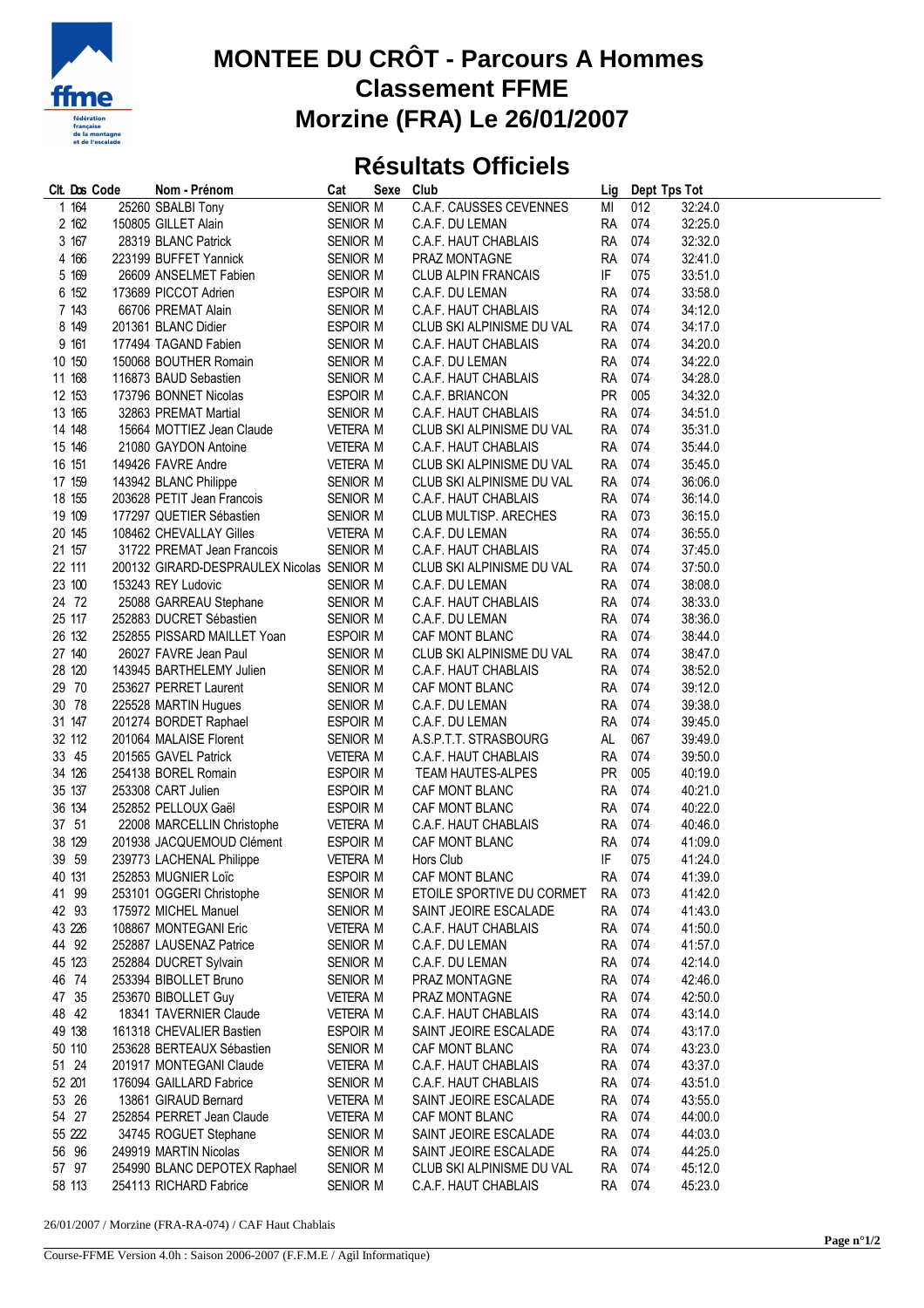|                                                              |        | Cit. Dos Code | Nom - Prénom                 | Cat      | Sexe | Club                      | Lig       | Dept Tps Tot |         |
|--------------------------------------------------------------|--------|---------------|------------------------------|----------|------|---------------------------|-----------|--------------|---------|
| $\frac{ffm_{0}^{Clt} \text{. Do.}}{f}$<br>$\frac{59}{60}$ 12 |        |               | 203829 MICHAUD Olivier       | SENIOR M |      | C.A.F. HAUT CHABLAIS      | RA        | 074          | 46:09.0 |
|                                                              |        |               | 227581 MORAND Gérard         | VETERA M |      | <b>PRAZ MONTAGNE</b>      | <b>RA</b> | 074          | 46:19.0 |
|                                                              | 61 55  |               | 226288 BOUVET Lionel         | VETERA M |      | C.A.F. HAUT CHABLAIS      | <b>RA</b> | 074          | 46:49.0 |
|                                                              | 62 32  |               | 254347 PERRET Bernard        | VETERA M |      | CAF MONT BLANC            | <b>RA</b> | 074          | 47:22.0 |
|                                                              | 63 29  |               | 253309 CART Bruno            | VETERA M |      | CAF MONT BLANC            | <b>RA</b> | 074          | 47:44.0 |
|                                                              | 64 37  |               | 252331 GROSSET JANIN Patrick | VETERA M |      | CLUB ALPIN FRANCAIS       | IF.       | 075          | 49:19.0 |
|                                                              | 65 36  |               | 253241 DONAT MAGNIN Bruno    | VETERA M |      | CAF MONT BLANC            | <b>RA</b> | 074          | 49:56.0 |
| 66                                                           | - 9    |               | 225925 MICHAUD Jean Louis    | VETERA M |      | CLUB SKI ALPINISME DU VAL | <b>RA</b> | 074          | 51:13.0 |
|                                                              | 67 75  |               | 148921 BOUVET Frederic       | SENIOR M |      | C.A.F. HAUT CHABLAIS      | <b>RA</b> | 074          | 51:17.0 |
|                                                              | 68 40  |               | 108467 SCHULER Serge         | VETERA M |      | C.A.F. DU LEMAN           | <b>RA</b> | 074          | 52:32.0 |
|                                                              | 69 108 |               | 131675 LEGAGNEUR Sylvain     | SENIOR M |      | <b>PRAZ MONTAGNE</b>      | <b>RA</b> | 074          | 54:03.0 |